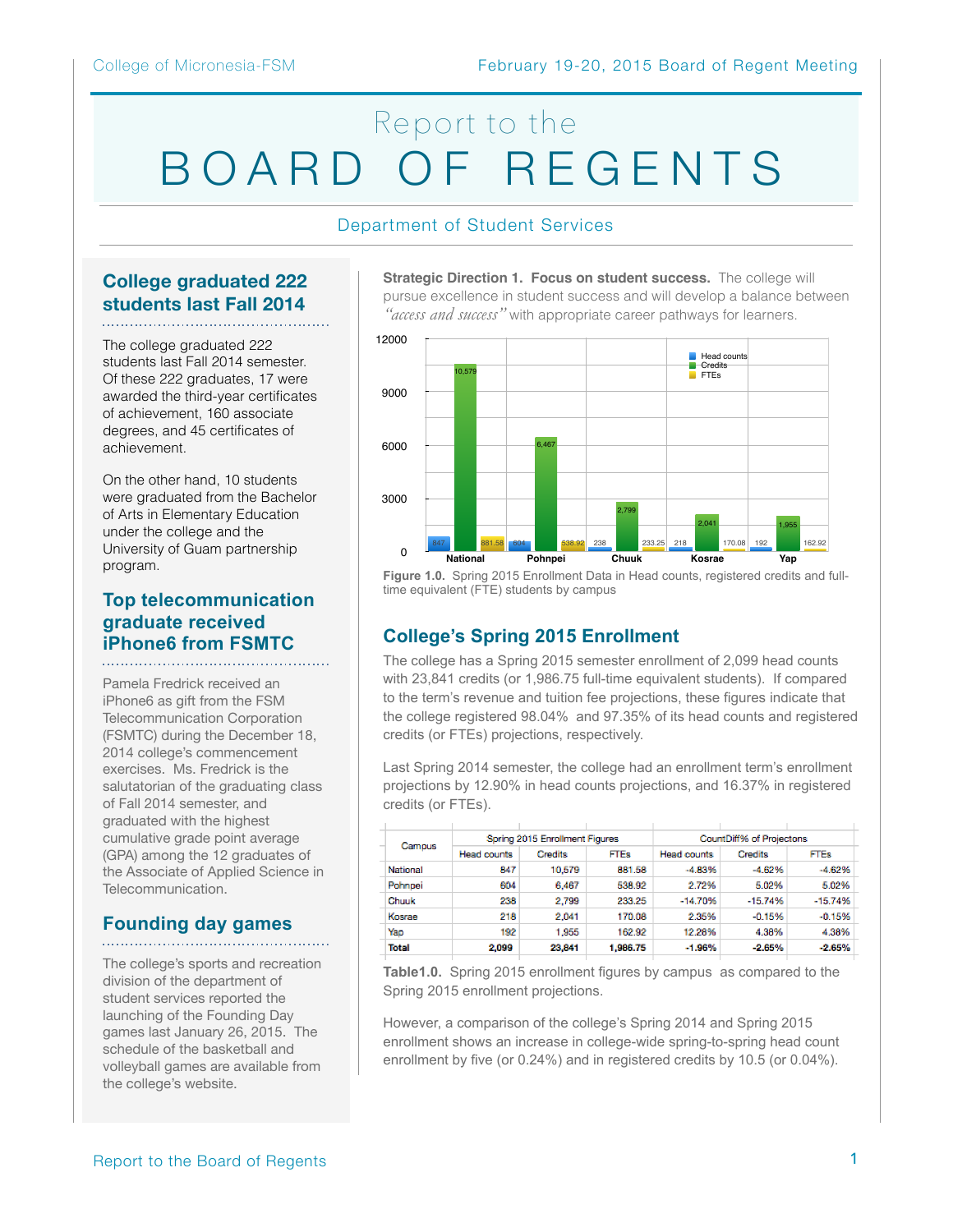# **626 students earned \$ 110K under the SEG Work Study program**

There were 626 students across the college who had participated in the SEG Work Study program during Fall 2014 semester and earned a total amount of \$110,503.75. Table below shows the distribution in head counts of SEG Work Study program participants and earnings by campus, as shown:

| Campus          | Number of<br>Paticipants | <b>SEG Work</b><br><b>Study Earnings</b> |
|-----------------|--------------------------|------------------------------------------|
| <b>National</b> | 300                      | 54.602.00<br>s                           |
| Pohnpei         | 200                      | 38,168.00                                |
| Chuuk           | 36                       | 6,276.25                                 |
| Kosrae          | 14                       | 1,708.75                                 |
| Yap             | 36                       | 6,106.25                                 |
| <b>FSM FMI</b>  | 40                       | 3.642.50                                 |
| Total           | 626                      | 110,503.75<br>s                          |
|                 |                          |                                          |

On the other hand, FAO Work-Study coordinator also reported nine US Veteran Affairs (US VA) students participated in the US VA Work-Study program and received total earnings of \$10,875.00.

The college has been approved by the US Department of Veteran Affairs as a work-study facility or site.

#### **Former NBA coach conducted basketball clinic to COM-FSM students**

Former NBA coach and scout Tom Newell visited the college's National Campus on January 23-24, 2015. This is his second visit. Coach Newell met with students at the MITC and talked about the importance of a college education.

On the second day of his visit, Coach Newell conducted a basketball clinic were he shared and demonstrated NBA type of basketball drills for the residential hall students at the FSM-China Friendship Sports Center.

# **\$ 4.8 million Pell grant awarded and \$ 70K of SEG to students**

The Financial Aid Office (FAO) reported awarding \$4,895,059.00 Pell grant to 1,899 students (or 80.59% of the college-wide term enrollment) last Fall 2014 semester, as shown:

| Campus       | Enrollment (N) | <b>Pell Recipients</b> | % of N | Amount of Pell Awards |
|--------------|----------------|------------------------|--------|-----------------------|
| National     | 968            | 822                    | 84.92% | s<br>2.221.448.00     |
| Pohnpei      | 703            | 622                    | 88.48% | 1,429,249.00          |
| Chuuk        | 262            | 200                    | 76.34% | 528.055.00            |
| Kosrae       | 223            | 175                    | 78.48% | 409.012.00            |
| Yap          | 188            | 131                    | 69.68% | 307.295.00            |
| <b>Total</b> | 2.344          | 1,950                  | 83.19% | s<br>4.895.059.00     |
|              |                |                        |        |                       |

**Table 2.0.** Fall 2014 Pell recipients and amount of Pell awarded by campus.

FAO also reported awarding \$70,434.53 of Supplemental Education Grant (SEG) to 109 students.

#### **\$ 98,745.00 of state, national and other scholarship grants awarded to 122 students**

| Scholarship                                     | Number of<br>Paticipants |   | Awards    |
|-------------------------------------------------|--------------------------|---|-----------|
| Chuuk State Scholarship                         | 38                       | s | 19.175.00 |
| Kosrae State Scholarship                        | 9                        |   | 4,500.00  |
| Yap State Scholarship                           | 43                       |   | 47,000.00 |
| FSM National Scholarship                        | 25                       |   | 19,070.00 |
| Asian and Pacific Islander American Scholarship | 3                        |   | 7,500.00  |
| Rotary Club Scholarship                         | 4                        |   | 1,500.00  |
| Total                                           | 122                      | s | 98 745.00 |
|                                                 |                          |   |           |

**Table 3.0.** Fall 2014 recipients of national, state and other scholarship grants and amount of scholarship awarded.

# **End-of-Fall 2014 academic standing**

The college had an enrollment of 2,344 head counts (or 2,261.67 full-time equivalent students) during Fall 2014 semester. Of the 2,344 head counts, 1,969 (or 84.00%) achieved good academic standing; while 375 (or 16.00%) were not in good academic standing, end-of-Fall 2014 semester. The college's academic standards define "good academic standing" as "having a cumulative grade point average (GPA) of 2.0 or above."

| Campus         |       | In Good Academic Standing |       | Not in Good Academic Standing |       |
|----------------|-------|---------------------------|-------|-------------------------------|-------|
|                | Count | Count%n                   | Count | Count%n                       | n     |
| National       | 857   | 88.53%                    | 111   | 11.47%                        | 968   |
| Pohnpei        | 566   | 80.51%                    | 137   | 19.49%                        | 703   |
| Chuuk          | 220   | 83.97%                    | 42    | 16.03%                        | 262   |
| Kosrae         | 169   | 75.78%                    | 54    | 24.22%                        | 223   |
| Yao            | 157   | 83.51%                    | 31    | 16.49%                        | 188   |
| <b>Total N</b> | 1.969 | 84.00%                    | 375   | 16.00%                        | 2.344 |
|                |       |                           |       |                               |       |

**Table 4.0.** Fall 2014 Students in good academic and not in good academic standing in frequency count and percentage by campus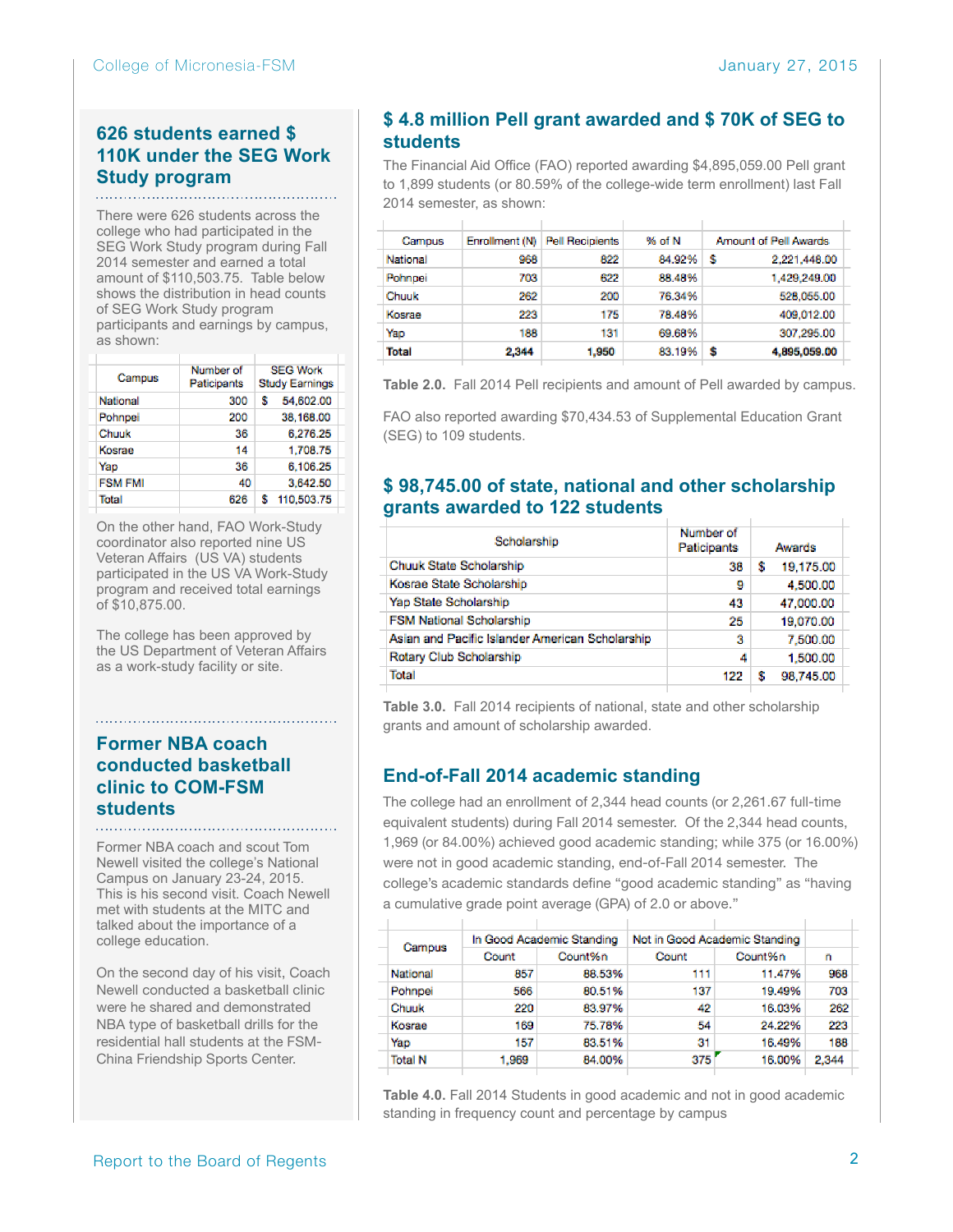#### **World Diabetes Day**

In observance of World Diabetes Day, the National Campus organized Health related activities last November 14, 2014, in front of the Learning Resources Center (LRC). Participating organizations included Pohnpei State NCD and Immunization programs and Medpharm Clinic. The activities were organized to promote public awareness on the effects of diabetes and hypertension and ways to prevent and control them. Activities included a short program opening the day's activities, screening for diabetes and hypertension, screening for vision/eye problems, influenza immunization updates, blood typing, administration of deworming treatment and others.

About 350 participants participated during the World Diabetes Day celebration.

#### **World Aids Day**

The National Campus commemorated the World Aids Day last December 1, 2014, with the theme, "Getting to Zero: Zero new HIV infections. Zero discrimination." The activity was organized in collaboration with Pohnpei Stae HIV/Aids/STIs program specifically to promote public awareness on the devastating effects of HIV/Aids, and ways to prevent and control its spread.

#### **Health Services**

The ollege's National Campus nurse reported 302 and 280 recorded visits by students and staff to the dispensary during the months of August and September 2014, respectively. Additionally, she also repoted 394 and 257 recorded visits during the months of October and November 2014, respectively.

Students and staff received health care and treatment such as viral syndrome, minor injuries, general body aches and pains, and others.

# **November 2014 COM-FSM Entrance Test (COMET)**

The college's entrance test was administered to 613 students at the state campuses last November 17-29, 2014. Of the 613 students, 53.18% passed into the degree, ACE and certificate levels; while 46.82% were not admit. The November COMET is administered to students for Spring admission.

| Campus  | Count | Count%N | Count | Count%N | Count | Count%N | Count | Count%N | Ν   |
|---------|-------|---------|-------|---------|-------|---------|-------|---------|-----|
| Pohnpei | 40    | 15.87%  | 52    | 20.63%  | 96    | 38.10%  | 64    | 25.40%  | 252 |
| Chuuk   | 11.   | 5.47%   | 11    | 5.47%   | 29    | 14.43%  | 150   | 74.63%  | 201 |
| Kosrae  |       | 9.86%   | 5     | 7.04%   | 25    | 35.21%  | 34    | 47.89%  | 71  |
| Yap     | 13    | 14.61%  |       | 7.87%   | 30    | 33.71%  | 39    | 43.82%  | 89  |
| Total   | 71    | 11.58%  | 75    | 12.23%  | 180   | 29.36%  | 287   | 46.82%  | 613 |
|         |       |         |       |         |       |         |       |         |     |

**Table 5.0.** The November 2014 COMET results by admission type and campus.

As of report, the college had also completed administering the COMET to high schools and in the state campuses. The COMET was administered to high school seniors and other students last January 26-February 13, 2015.

# **Counseling services**

The college's counseling servics continue to provide (or deliver) routine services to students to enhance a supportive learning environment, and to promote sutdent success. Services provided include assisting students with tutorial services, inancial aid appeals, counseling sessions (e.g., personal, disciplinary, career, transfer, etc.) and others. The lead counselor reported 55, 57 and 30 recorded visits by students to the counseling center during the months of September, October and November 2014, respectively.

Lead counselor also reported that the counseling center organized a testtaking workshop last November 2014, participated by 14 students. To measure the effectiveness of the workshop in terms of achievings its intended student learning outcomes, pre-and posttests were administered to 13 participants. Results of the pre-and posttests showed that four of the 13 participants passed the pre-test, and 13 of the 13 participants passed the posttest.

On the other hand, Pohnpei Campus counselor reported 10 visits by students regarding academic and other matters of concern during the month of November 2014. She further reported 168 visits by students seeking help from tutors. These visits include Friday tutorial for ACE studentd and those who came to the campus' learning center. Students received help in their assignments and preparations for tests or quizzes, and others. There were 485 visits were made for the use of computers in the campus' learning center.

#### **Peer Counseling**

Peer Counseling Center's coordinator reported facilitating a presentation on "Risk and consequences of early pregnancy" to 17 students last November 17, 2014.